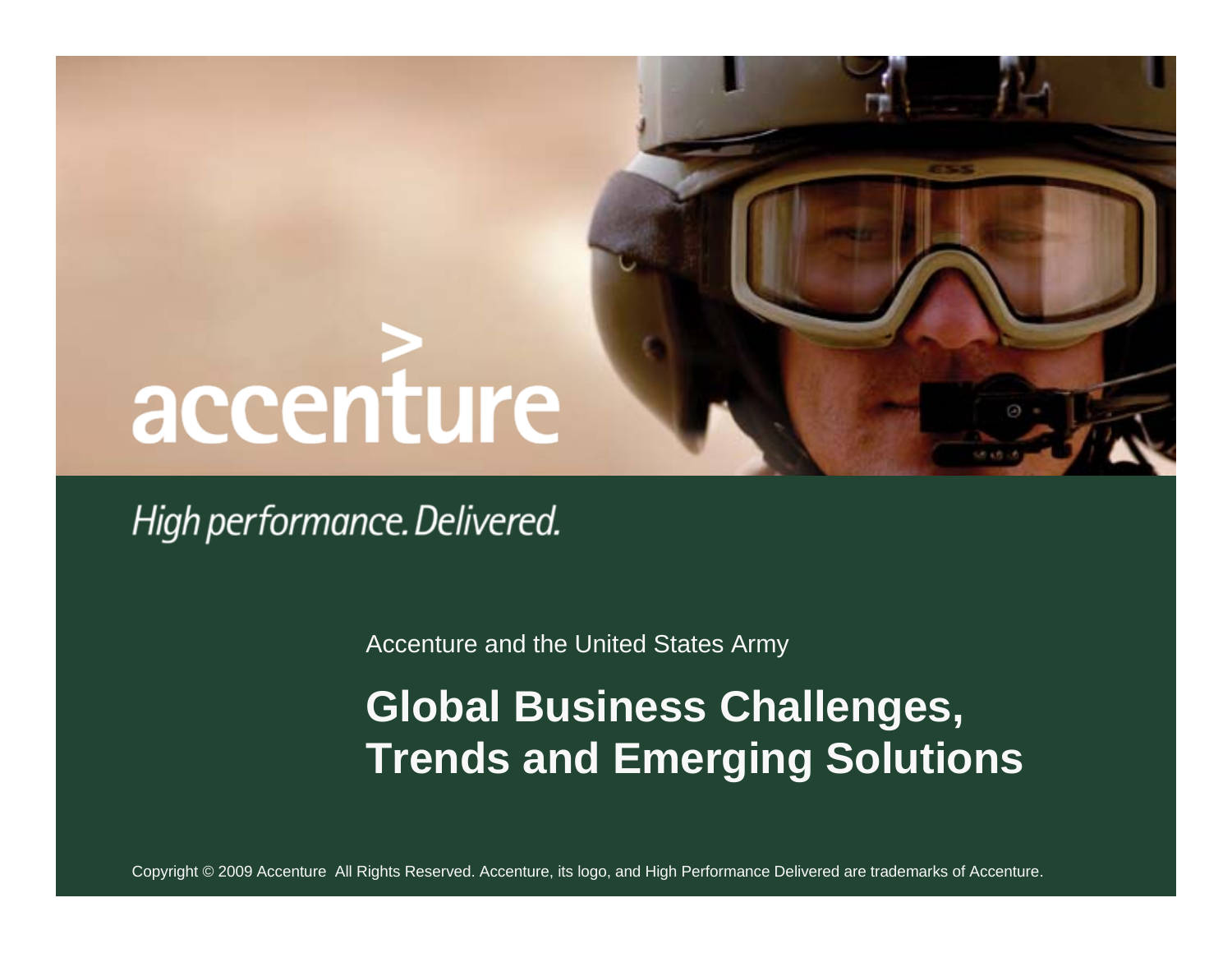# **Global Economic Challenges Continue – But Forces of Recovery are at Work**

- World GDP expected to contract by over 2% in 2009.
- Global synchronized recession in advanced economies.
- Emerging markets not immune but affected in different ways.



- Forces supporting recovery:
	- Lower commodity prices
	- Fiscal stimulus programs
	- Low or near zero interest rates
	- Bail-out of troubled banks
	- Pent-up demand
- US and China likely to lead recovery



Pump Price of Gasoline, all grades (Right scale)

Copyright © 2009 Accenture All Rights Reserved.

Source: IHS Global Insight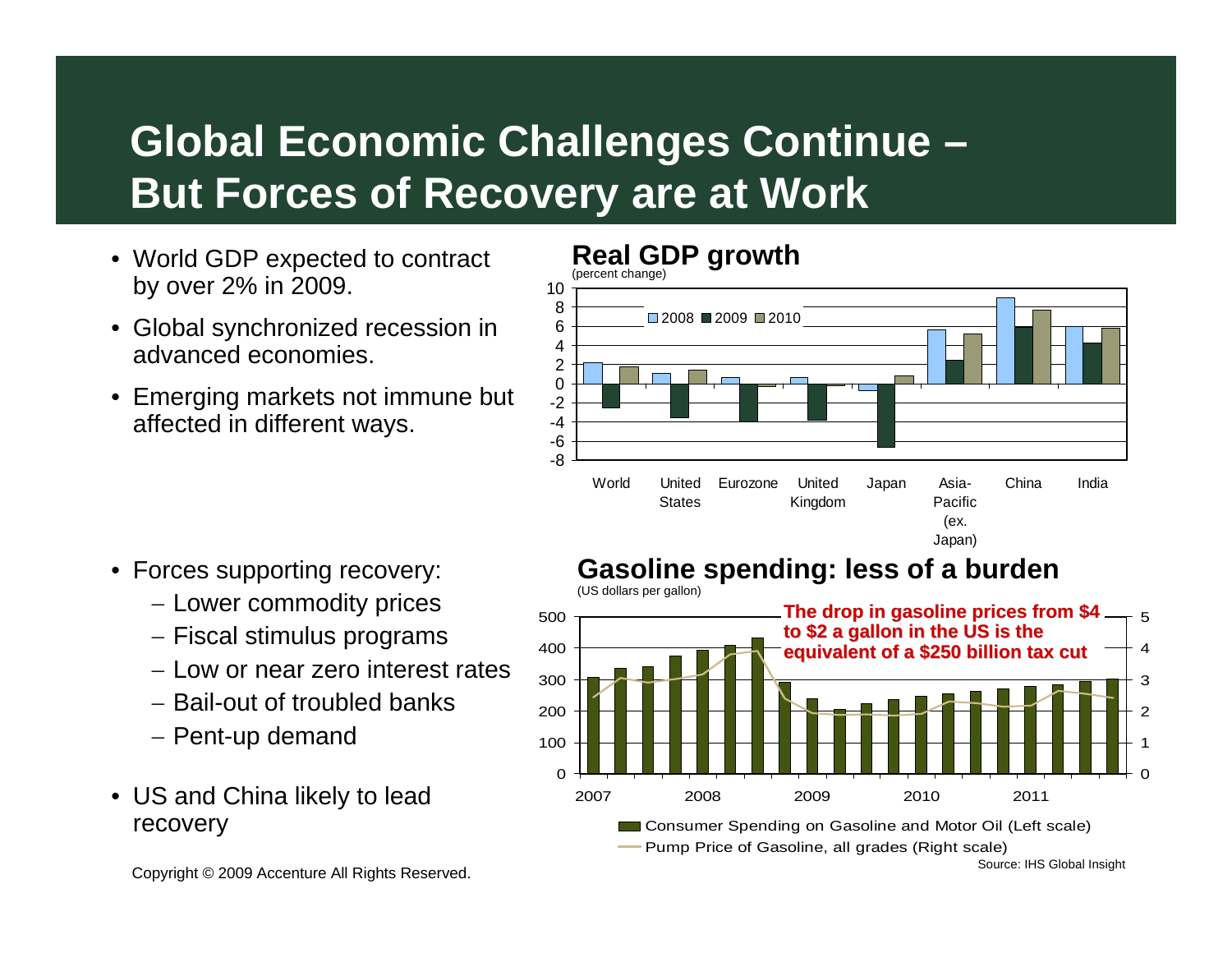# **Economic Trends and Challenges are Impacting Business Priorities**

- Shortened outlook and timescales
- Cutting costs beyond the normal
- Focus on customer impact
- Retaining and motivating employees
- Marketplace opportunities and competitive advantage

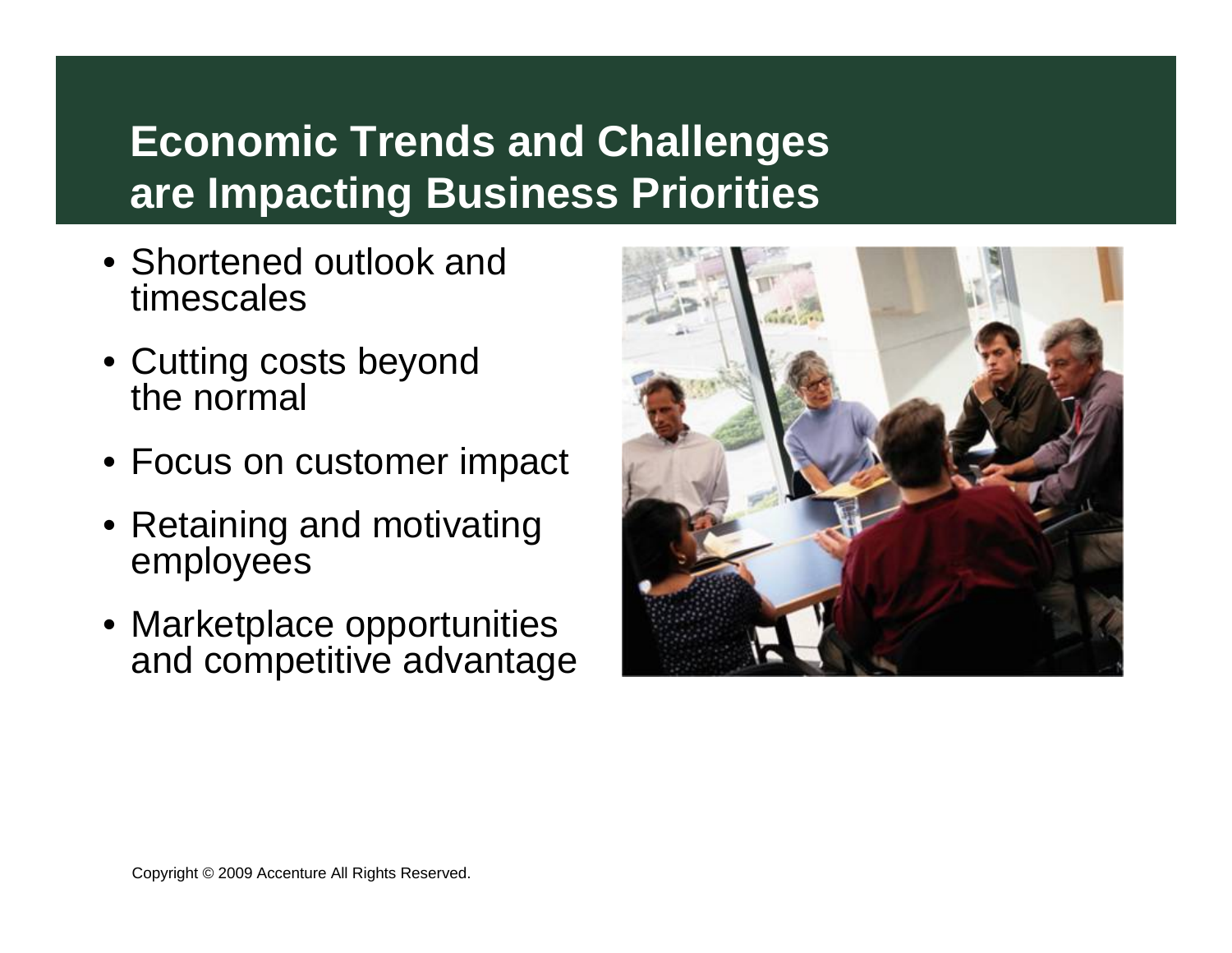### **Four Key Imperatives Today**

- 1. Rapid and Sustained Cost Management
- 2. Operational Excellence
- 3. Customer Acquisition and Retention
- 4. Effective Merger and **Acquisition**